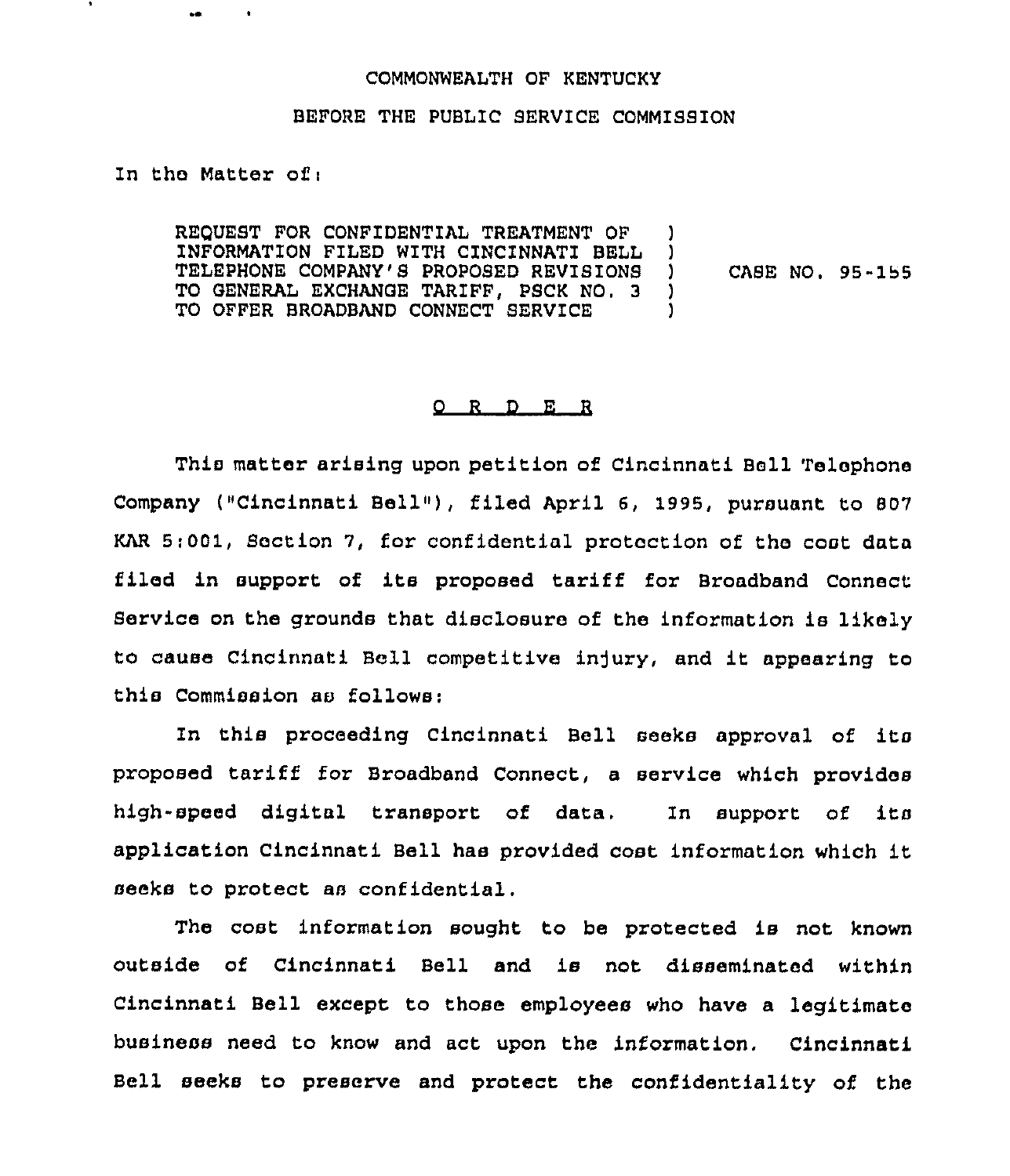information through all appropriate means, including the maintenance of appropriate security at its offices.

KRS 61,878 (1) requires information filed with the Commission to be available for public inspection unless specifically exempted by statute. Exemptions from this requirement are provided in KRS 61.878(1), That section of the statute exempts several categories of information. One category exempted in paragraph (c) 1 of that section is commercial information confidentially disclosed to the Commission which if made public would permit an unfair commercial advantage to competitors of the party from whom the information was obtained. To qualify for the exemption, the party claiming confidentiality must demonstrate actual competition and a likelihood of substantial competitive injury if the information is disclosed. Competitive injury occurs when disclosure of the information gives competitors an unfair business advantage.

As a special access service providing high-speed digital transport of data, Broadband Connect faces competition from companies such as Time Warner AxS, MCI Metro, FiberNET, and other companies in the special access market. Disclosure of the cost support data would enable competitors to determine Cincinnati Bell's cost and contribution from the proposed service which they could utilize to plan market entry, to devise pricing strategies, and to provide the service, all to the detriment of Cincinnati Bell. Therefore, disclosure of the information is likely to cause Cincinnati Bell competitive injury, and the information should be protected as confidential.

-2-